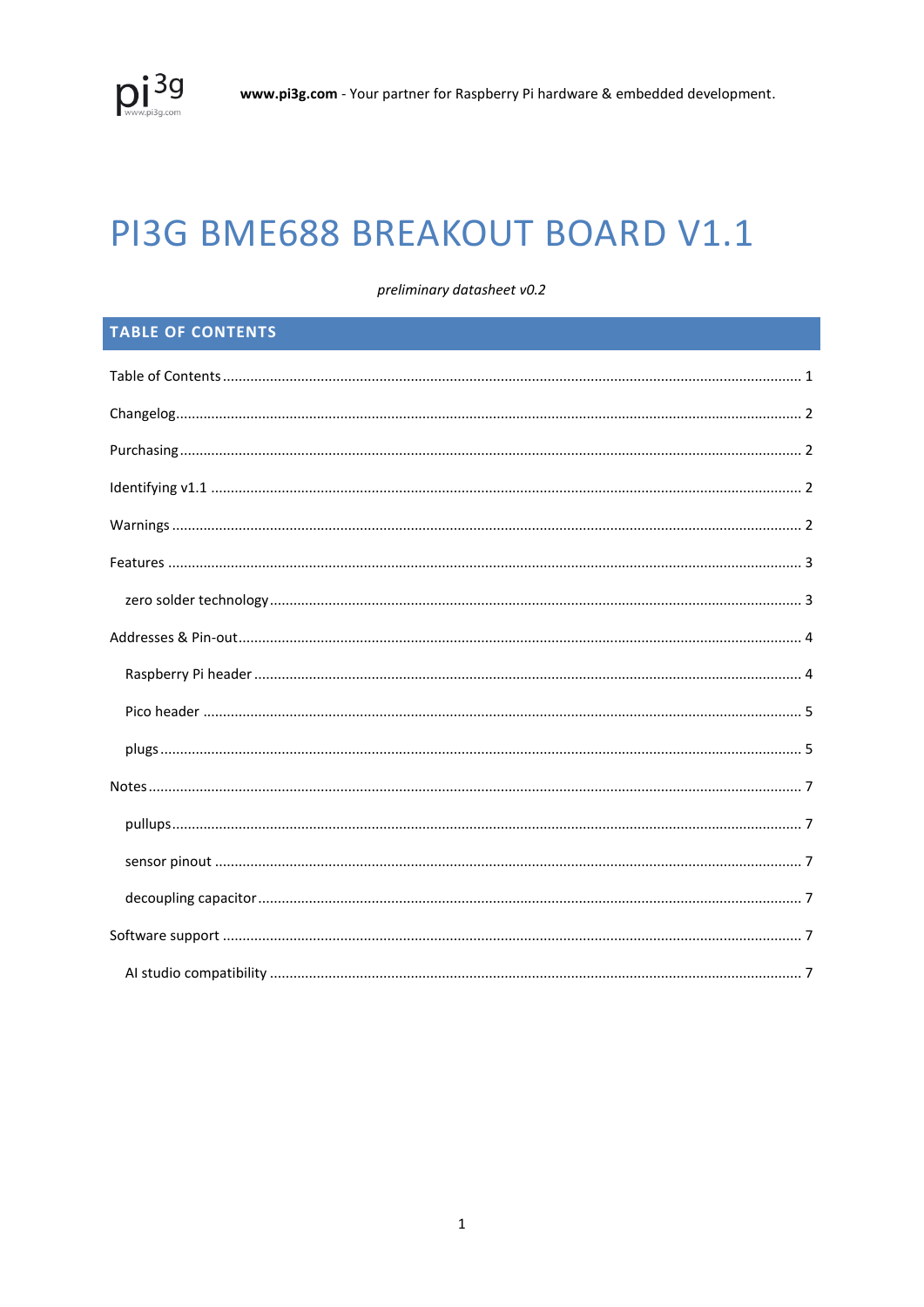

<span id="page-1-0"></span>

| <b>CHANGELOG</b> |                          |                                                                                                              |  |
|------------------|--------------------------|--------------------------------------------------------------------------------------------------------------|--|
| Date             | <b>Datasheet version</b> | Change                                                                                                       |  |
| 26.3.2021        | $v0.2$ (for $v1.1$ )     | removed Grove compatibility information for v1.1, as the<br>$\bullet$<br>connectors are not compatible       |  |
|                  |                          | added information about decoupling capacitor<br>$\bullet$<br>added information about AI studio compatibility |  |

# <span id="page-1-1"></span>**PURCHASING**

purchase it here:

https://buyzero.de/products/luftqualitatssensor-bosch-bme688-breakout-board?variant=39417204801716

the board will be available to purchase through selected partners shortly.

## <span id="page-1-2"></span>**IDENTIFYING V1.1**

Version 1.1 of the breakout board is the first released version. It does **not** have a silk-screened version number on top of it.

# <span id="page-1-3"></span>**WARNINGS**

- Do not touch the sensor!
- Only use **3.3V power and data signal levels**, higher voltages will damage the sensor.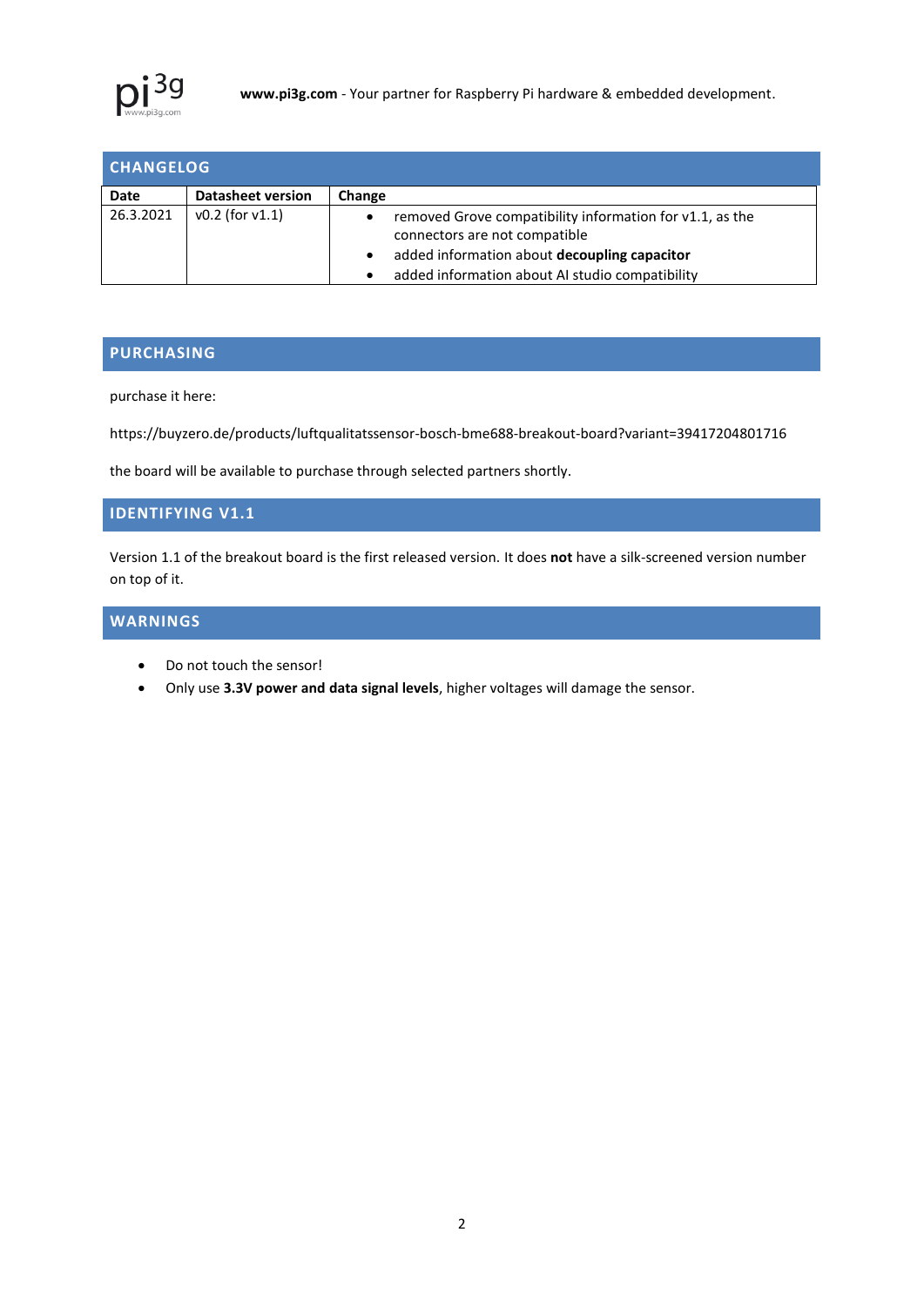

# <span id="page-2-0"></span>**FEATURES**

#### **BME688 Sensor features**

- low power consumption (3.9 mA in standard gas scan mode, value for BME688 sensor chip)
- resistive VOC measurement (volatile organic compounds)
- IAQ (indoor air quality) calculation with BSEC Library from Bosch
- identification of different gas mixtures, sensor is trainable with Bosch's AI Studio

#### **Sensor Operating Range**

- Pressure: 300...1100 hPa
- $\bullet$  Humidity:  $0...100\%$
- Temperature: -40...85 °C

## **Interfaces**

- Header to plug into the Raspberry Pi
- unpopulated header, pinout is Pico-compatible (*zero-solder technology \**)
- 2 x connectors (I2C / 3.3V)
	- o **max 50 mA current draw** for board & these connectors when powered through the Raspberry Pi for v1.1!
- 3.3 V data level (compatible with Raspberry Pi)
- 3.3 V supply voltage
	- o powered directly by the 3.3V power rail on the Raspberry Pi
- I2C interface

## **Other features**

- address of the BME688 adjustable via J1 and GPIO pin (ADDR)
- two mounting holes
- space for cable ties, for easy mounting
- the BME688 sensor module is thermally decoupled to a large extent (-> higher measurement accuracy!)

## <span id="page-2-1"></span>ZERO SOLDER TECHNOLOGY

By slightly offsetting the pins of the unpopulated header (X1), the enclosed header can simply be plugged in, and clamps - so our gas sensor breakout board can be plugged directly onto breadboards without soldering!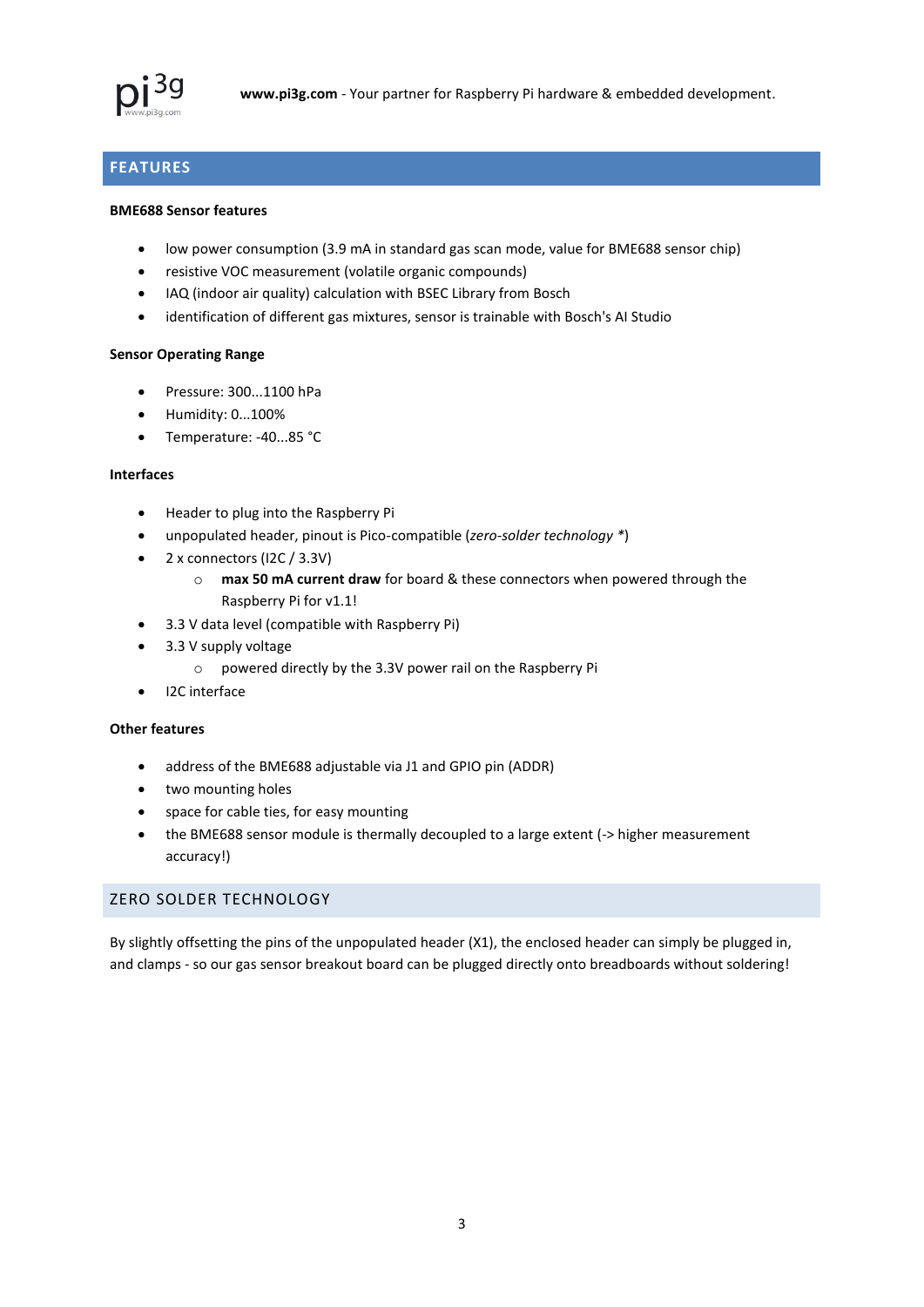

# <span id="page-3-0"></span>**ADDRESSES & PIN-OUT**

I2C default address: 0x77

I2C alternative address: 0x76 (can be set by soldering J1, or pulling ADDR to GND)

leave ADDR floating if I2C address 0x77 is desired

# <span id="page-3-1"></span>RASPBERRY PI HEADER



*connection to Raspberry Pi as shown*

**Attention!** This board is connected in an unusual way - due to the Bosch sensor detecting heat & humidity, which would be influenced by the SoC heat, the board is connected to the opposite end!

**X4 header**, pinout:

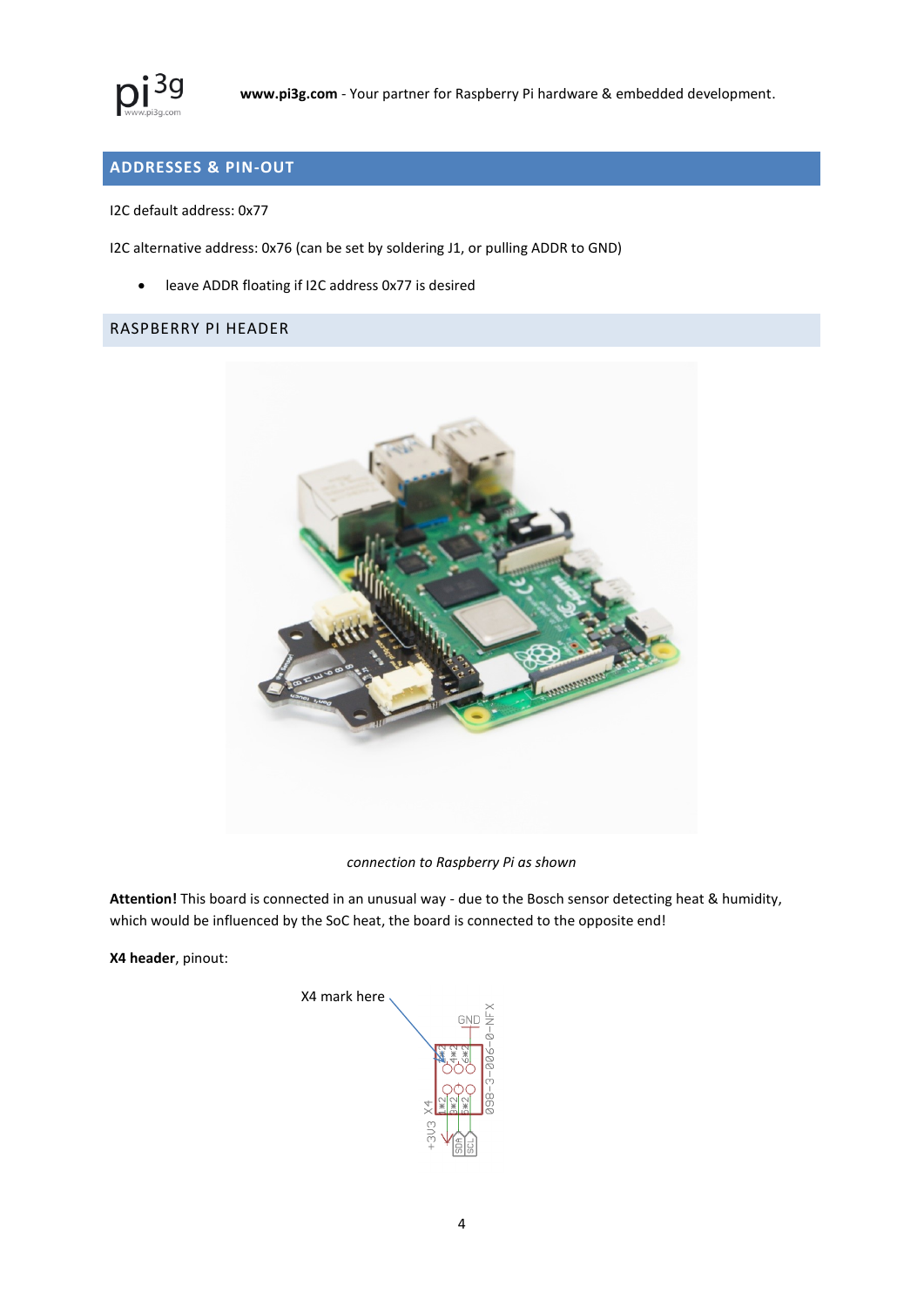

# <span id="page-4-0"></span>PICO HEADER

note: this header is designed for being breadboard pin-compatible with the Raspberry Pi Pico.

#### **Align the 3V3 pin with the 3V3 (OUT) pin of the pico**.

The Raspberry Pi header will help you to align this - it is designed for a precise match:





The header is not populated (the pin header is not pre-soldered, only inserted during transport - it can be removed easily).

## <span id="page-4-1"></span>PLUGS

#### Two plugs are provided

**attention: these plugs are only 3.3V compatible! Do not attempt to use the board with 5 V logic levels, it is not protected**!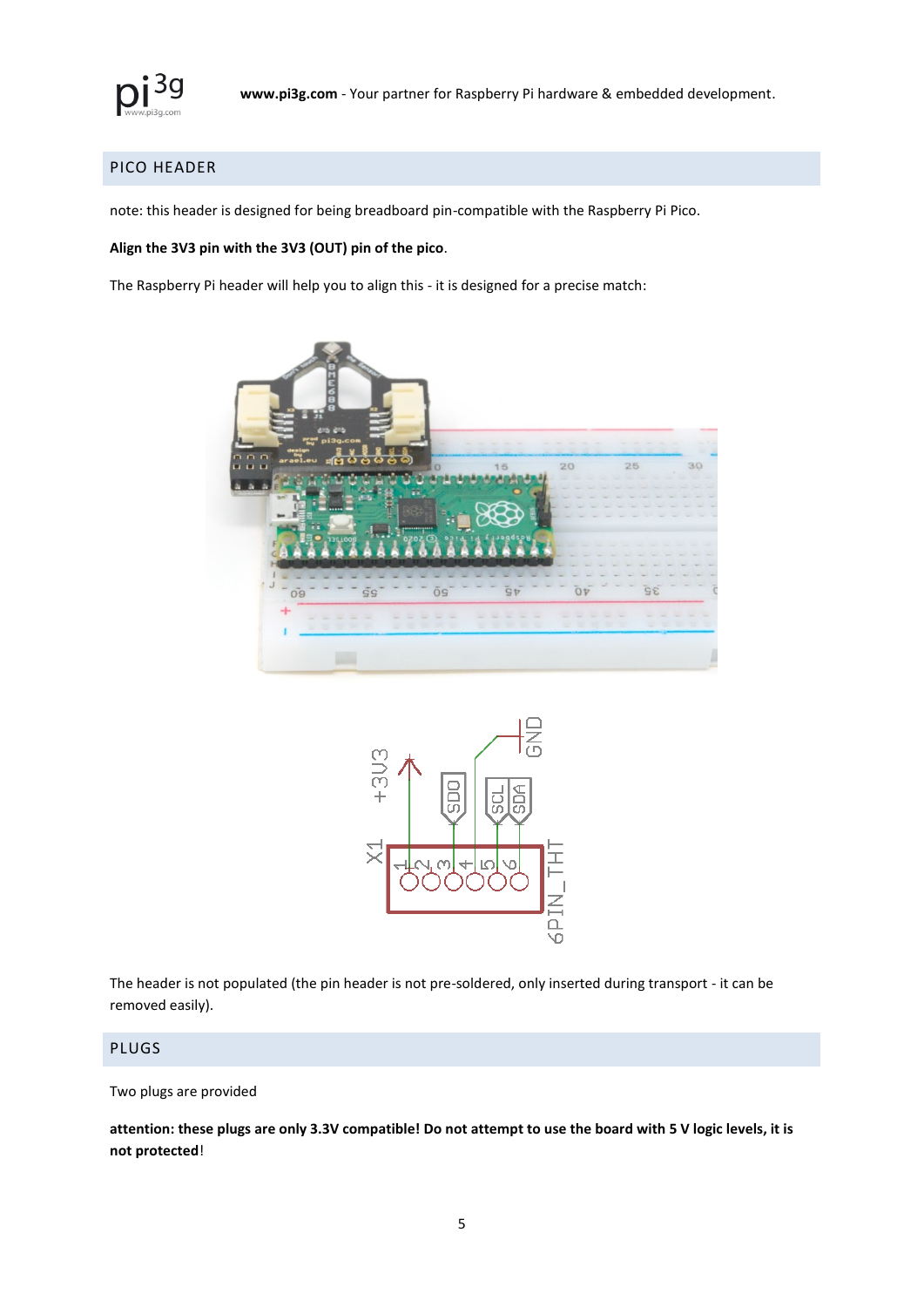